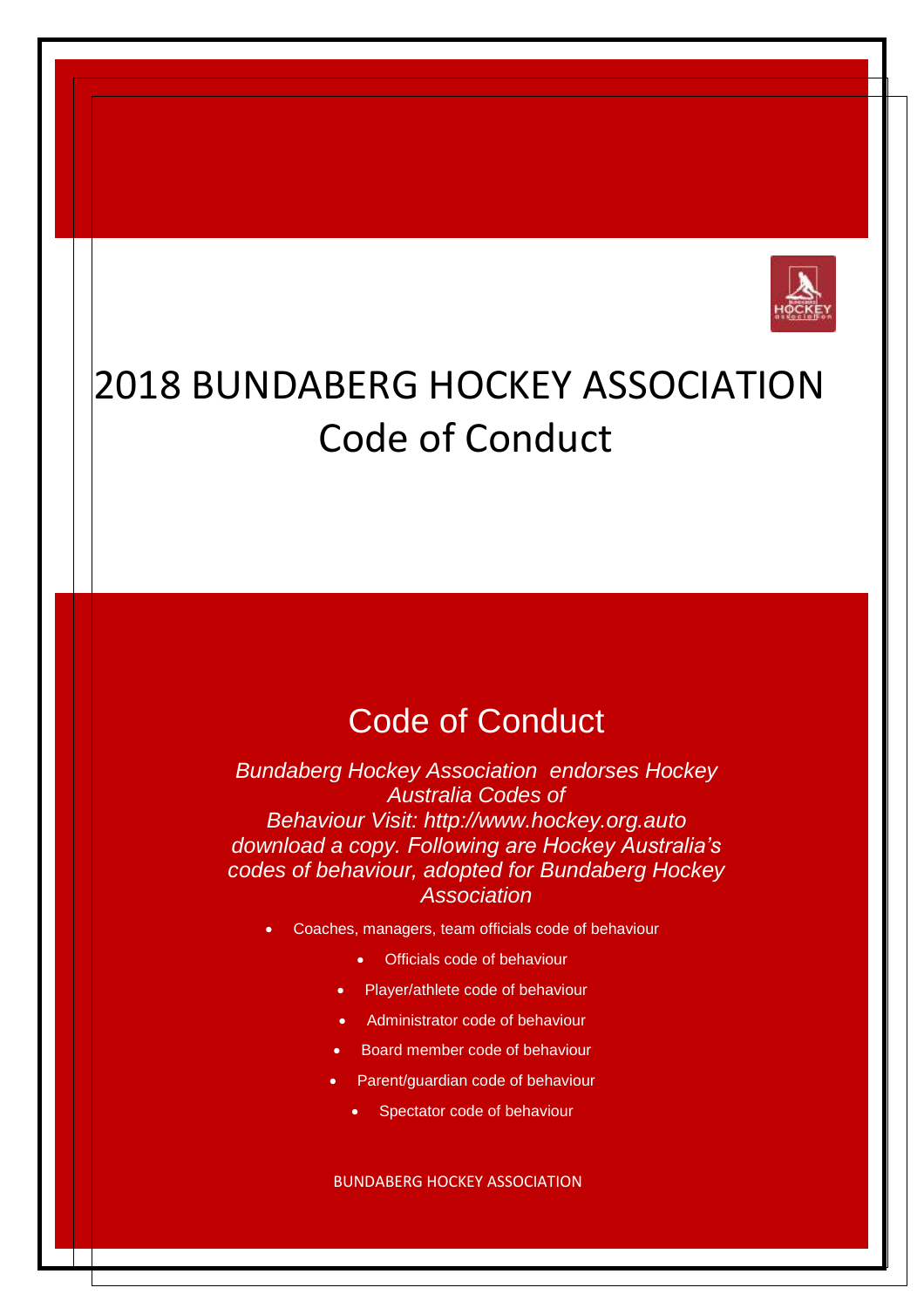

**The Bundaberg Hockey Association is committed to forming partnerships with organisations and brands that embody similar values and appreciates you taking the time to read through this prospectus.** 

## **History:**

Bundaberg Hockey has been part of the Bundaberg community since 1933 and has a rich history locally and further afield. The current hockey facilities and clubhouse are situated in Thornhill Street, North Bundaberg. The facility has four grass fields and one artificial surface. The Association runs a local competition and caters for all age groups from juniors through to our more senior players. In 2017 the Association had approximately 370 playing members.

We currently have five clubs/branches that participate in our local competition. All Blacks Hockey Club, Arrows Hockey Branch, Waves Cities Hockey Club, Raiders Hockey Branch and Rovers Hockey Branch. Bundaberg Hockey is actively involved with representative hockey sending teams and supporting players to attend Wide Bay Zones, State, National and International level.

Our passion and commitment since our inception has produce and developed many successful players over the years reaching to the highest levels in our sport. Two of our most well-known products that have played for the Australian Kookaburra's are Troy Elder (2004 Athens Olympic Gold Medallist) and Aaron Kleinschmidt (Winners of the World Champions Cup 2017) and selected for the 2018 Commonwealth games.

### **Our Mission:**

The Bundaberg Hockey Association is a community-based sporting organisation focussed on engaging with and developing hockey players and lifelong connections from the Bundaberg Region, while promoting hockey at the grass roots and elite level.

### **Our Vision:**

To be recognised within the Bundaberg and Wide Bay region bringing players and community together with a family orientated environment and upholding professionalism and integrity as core values of our Association.





### **OurGoals:**

To develop players through our junior modified platform to represent Bundaberg Hockey beginning at all junior age groups right through to senior grades, state and international level. To develop and maintain the best hockey playing and training facilities in Bundaberg and Wide Bay Region. To engage with the Bundaberg Community so to ensure all hockey players living in the Bundaberg region area aspire to play for our Association.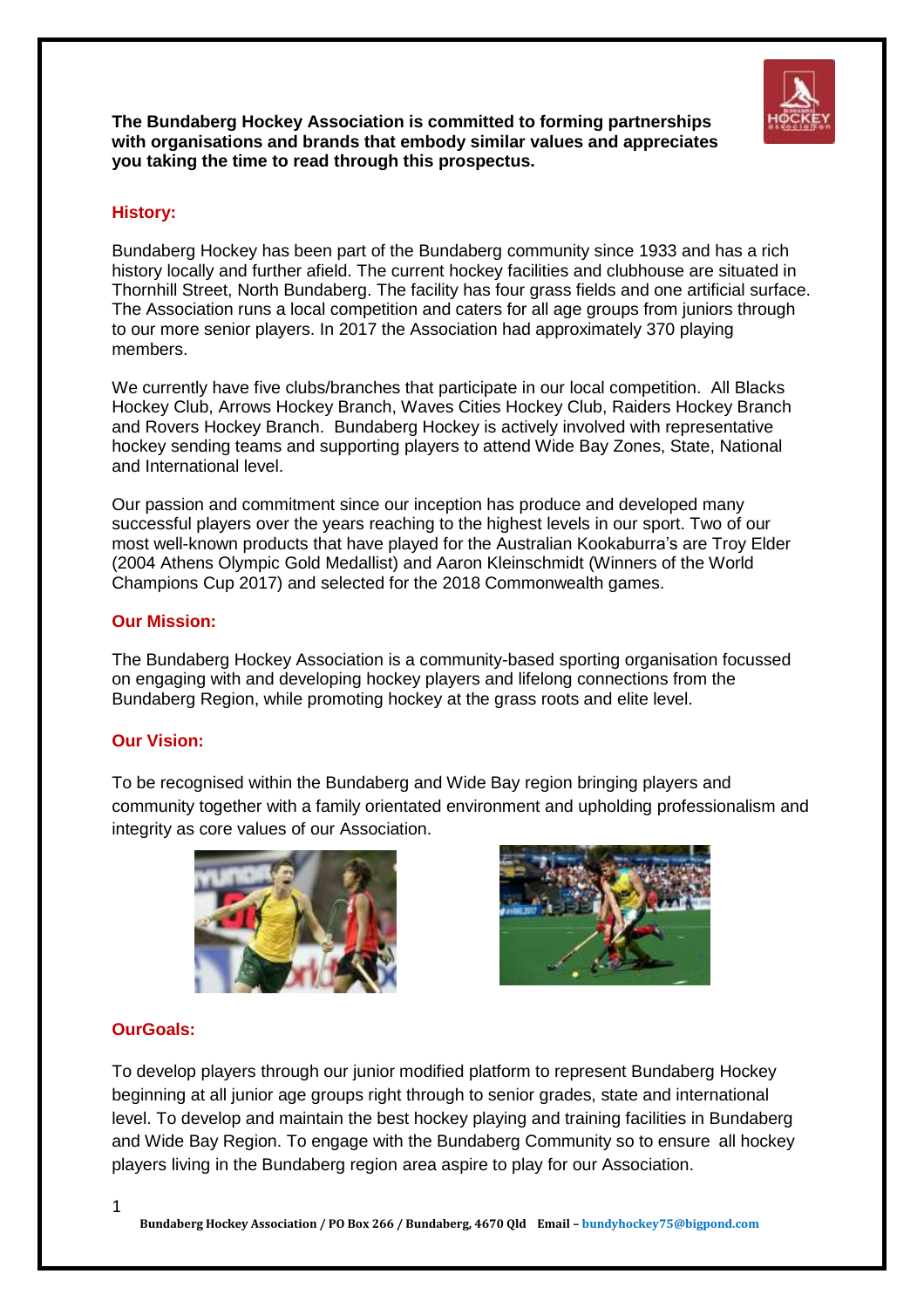

**Code of behaviour – coaches, managers, team officials**

As a coach, manager or team official selected to represent BHA in an event that is conducted or sanctioned by BHA you must meet the following requirements with regard to your conduct.

- 1. Treat all players with respect at all times.
- 2. Behave in a sportsmanlike manner at all times to other coaches, officials, players and spectators.
- 3. Place the safety and welfare of the players above all else.
- 4. Avoid situations that may lead to a conflict of interest.
- 5. Be courteous, respectful and open to discussion and interaction.
- 6. Make no detrimental statements in public in respect of the performance of any match officials or umpires.
- 7. Promote a climate of mutual support amongst the players. Encourage players to respect one another and their worth within the team.
- 8. Encourage and facilitate players' independence and responsibility for their own behaviour, performance, decisions and actions.
- 9. Determine, in consultation with the player, what information is confidential and respect that confidentiality.
- 10. Avoid situations with your players that could be construed as compromising.
- 11. Adhere to the Anti-Doping Policy advocated by H[A\[1\].](http://www.ballinahockey.org.au/wp-admin/page.php?action=edit&post=117#_ftn1)
- 12. Provide a safe environment for training and competition.
- 13. Recognise individual differences in players and cater to these as best you can.
- 14. Make a commitment to providing a quality service to your players. Provide a training program which is planned and sequential. Maintain or improve your current NCAS accreditation, seek continual improvement through performance appraisal and ongoing coach education and be open to other people's opinions.
- 15. Refrain from using obscene, offensive or insulting language and/or making obscene gestures which may insult players, officials or spectators.
- 16. Respect the rights, dignity and worth of every person regardless of their gender, ability, cultural background or religion.

The Tournament Director and/ or Event Coordinator are responsible for ensuring that the Code of Conduct is met at all times.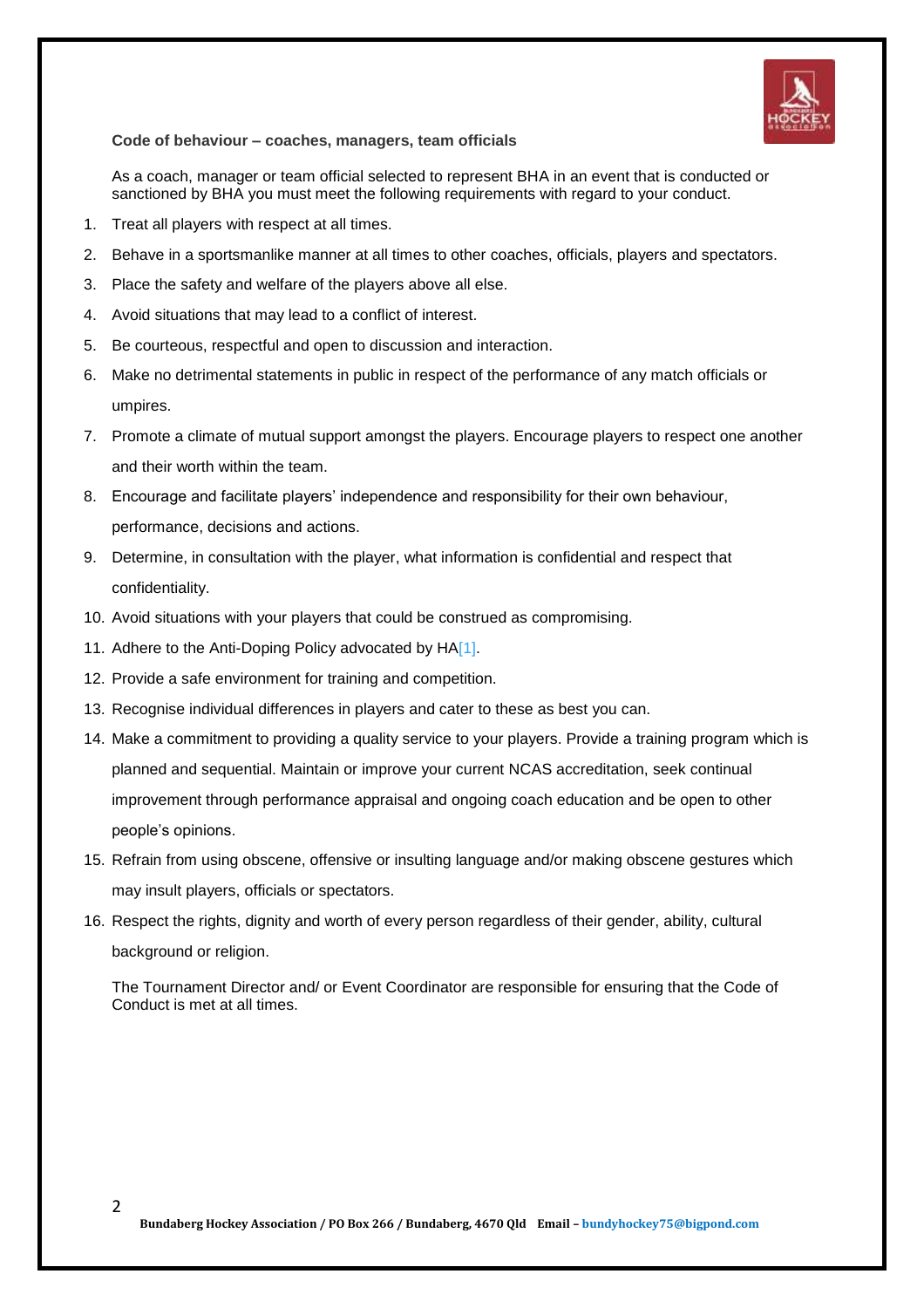### **Code of behaviour – officials**



As an Official of BHA you are required to comply with this policy. You must meet the following requirements in regard to your conduct during any activity held or sanctioned by BHA, a member association or an affiliated club and in your role as an Official held BHA:

- 1. Treat all players with respect at all times.
- 2. Accept responsibility for all actions taken. Exercise reasonable care to prevent injury by ensuring players play within the rules.
- 3. Be impartial and maintain integrity in your relationship with other officials, players and coaches.
- 4. Avoid situations that may lead to a conflict of interest.
- 5. Not be in a position of individual and unsupervised contact with players under 18 years of age.
- 6. Be courteous, respectful and open to discussion and interaction.
- 7. Be a positive role model in behaviour and personal appearance by maintaining the highest standards of personal conduct and projecting a favourable image of hockey and officiating at all times.
- 8. Refrain from any personal abuse towards players.
- 9. Show concern and caution towards ill and injured athletes. Enforce the blood rule and apply procedures regarding ill or injured players according to the rules.
- 10. Abstain from the use of tobacco and the consumption of alcoholic beverages when officiating or whilst in uniform.
- 11. Adhere to the Anti-Doping Policy advocated by HA<sup>1</sup>.
- 12. Make no public comments or media announcements without prior approval from your Tournament Director or Umpire's Manager.
- 13. Umpires Wear only the official uniform supplied by BHC when umpiring at the tournament.
- 14. Maintain the fitness level deemed acceptable when your appointment to the tournament was made.
- 15. Abide by all relevant policies documented by BHC in relation to your appointment at a BHC sanctioned event.
- 16. Respect the rights, dignity and worth of every person regardless of their gender, ability, cultural background or religion.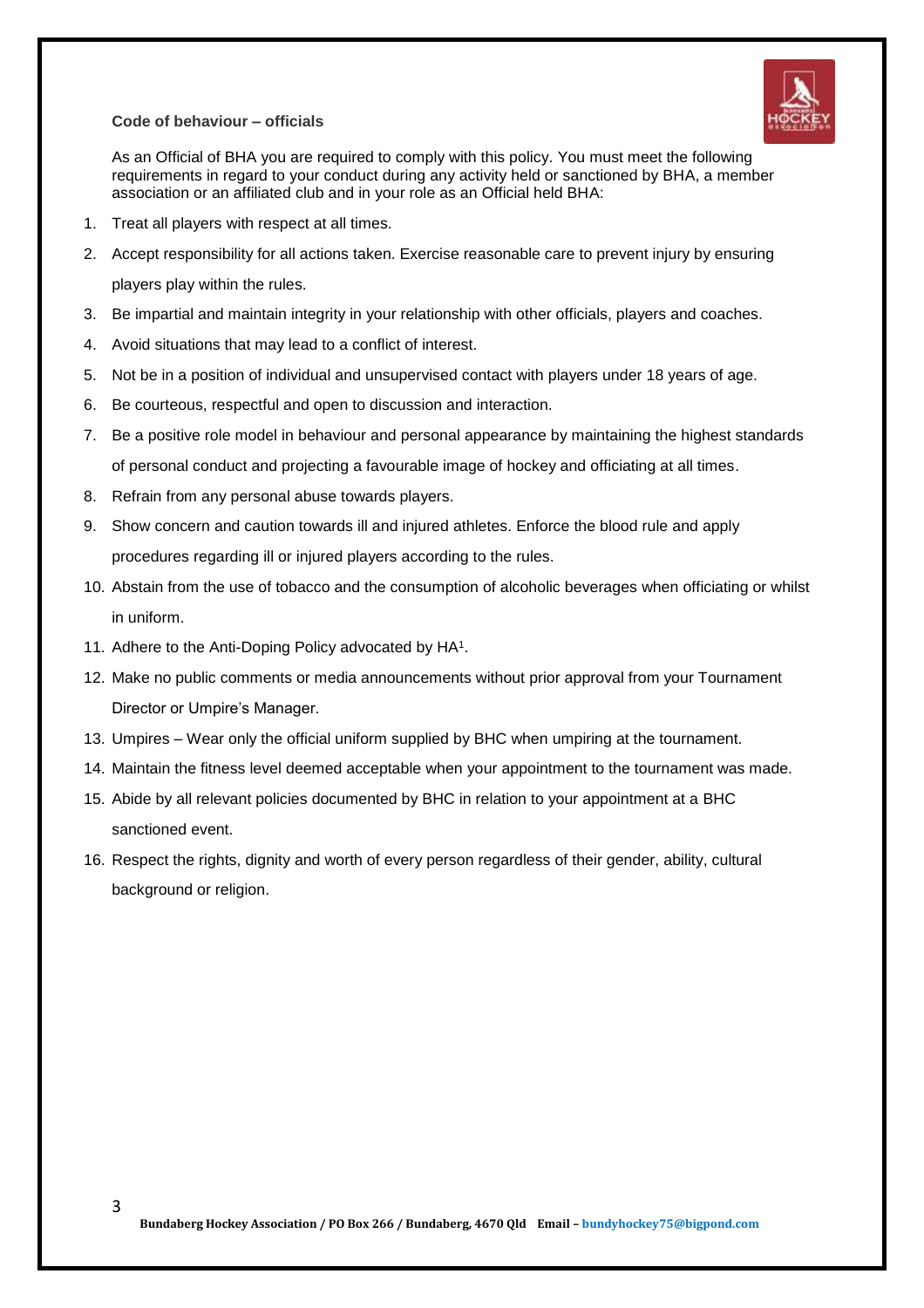#### **Code of behaviour – players/athletes**



As a player of BHA you required to comply with this policy. You must meet the following requirements in regard to your conduct and in any role you hold within BHA.

- 1. Behave in a sporting manner at all times to all players, officials and spectators.
- 2. Don't make detrimental statements in respect of the performance of any match officials or umpires.
- 3. Play by the rules at all times and ensure that the game of hockey is not brought into disrepute by your actions.
- 4. Do not engage in inappropriate and/or physical contact with players or officials during the course of play.
- 5. Accept responsibility for all actions taken. Exercise reasonable care to prevent injury by ensuring that you play within the rules. Reasonable care consists of showing due diligence in abiding by the rules and adhering to the officials decisions.
- 6. Adhere to the Anti-Doping Policy advocated by HA<sup>1</sup>.
- 7. Do not bet on the outcome or on any other aspect of a hockey match or competition.
- 8. Do not try to achieve a contrived outcome to a match or competition, or otherwise improperly influence the outcome or any other aspect of a match or a competition.
- 9. Do not show unnecessary obvious dissension, displeasure or disapproval (by action or verbal abuse) towards an umpire or match official as a consequence of his or her decision or generally.
- 10. Abstain from the use of tobacco and the consumption of alcoholic beverages while in the playing/representative uniform.
- 11. Adhere to HA racial and sexual vilification polic[y\[2\].](http://www.ballinahockey.org.au/wp-admin/page.php?action=edit&post=117#_ftn2)
- 12. Respect the rights, dignity and worth of every person regardless of their gender, ability, cultural background or religion.
- 13. Don't do anything which adversely affects or reflects on or discredits the game of hockey, BHC, FNCHA or any squad, team, competition, tournament, sponsor, official supplier or licensee, including, but not limited to, any illegal act or any act of dishonesty or fraud.
- 14. Refrain from using obscene, offensive or insulting language and/or making obscene gestures which may insult other players, officials or spectators.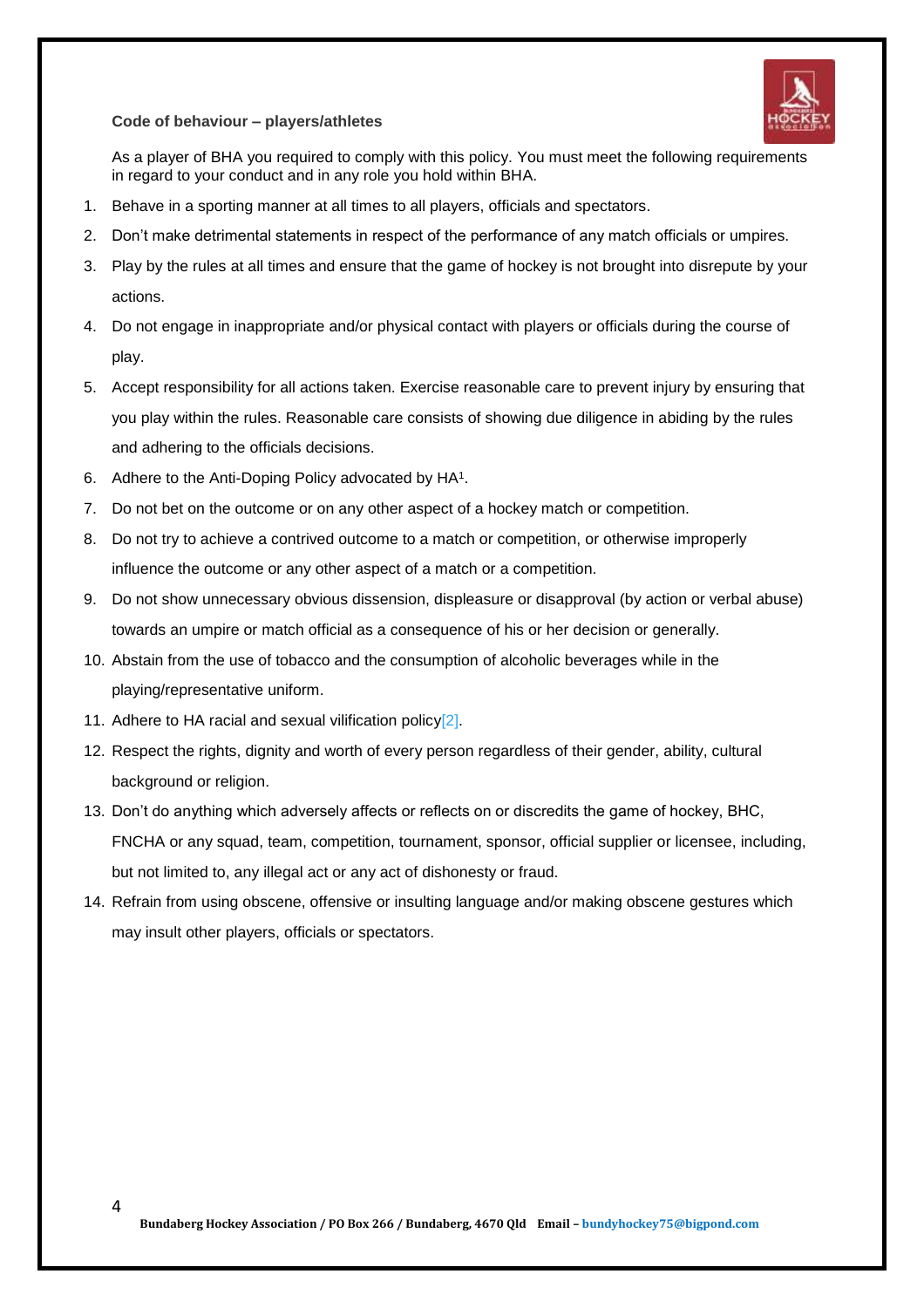**Code of behaviour – administrators**



As an administrator of BHA you required to comply with this policy. You must meet the following requirements in regard to your conduct and in any role you hold within BHA.

- 1. Involve young people in planning, leadership, evaluation and decision making related to the activity.
- 2. Give all people equal opportunities to participate.
- 3. Create pathways for young people to participate in sport not just as a player but as a coach, umpire, administrator etc
- 4. Ensure that rules, equipment, length of games and training schedules are modified to suit the age, ability and maturity level of young players.
- 5. Provide quality supervision and instruction for junior players
- 6. Remember that young people participate for their enjoyment and benefit. Do not over emphasise awards.
- 7. Help coaches and officials highlight appropriate behaviour and skill development, and help improve the standards of coaching and officiating.
- 8. Ensure that everyone involved in junior sport emphasises fair play, and not winning at all costs.
- 9. Give a code of behaviour sheet to spectators, officials, parents, coaches, players and the media, and encourage them to follow it.
- 10. Remember, you set an example. Your behaviour and comments should be positive and supportive.
- 11. Support implementation of the Junior Hockey Policy<sup>[3]</sup>.
- 12. Make it clear that abusing young people in any way is unacceptable and will result in disciplinary action.
- 13. Respect the rights, dignity and worth of every person regardless of their gender, ability, cultural background or religion.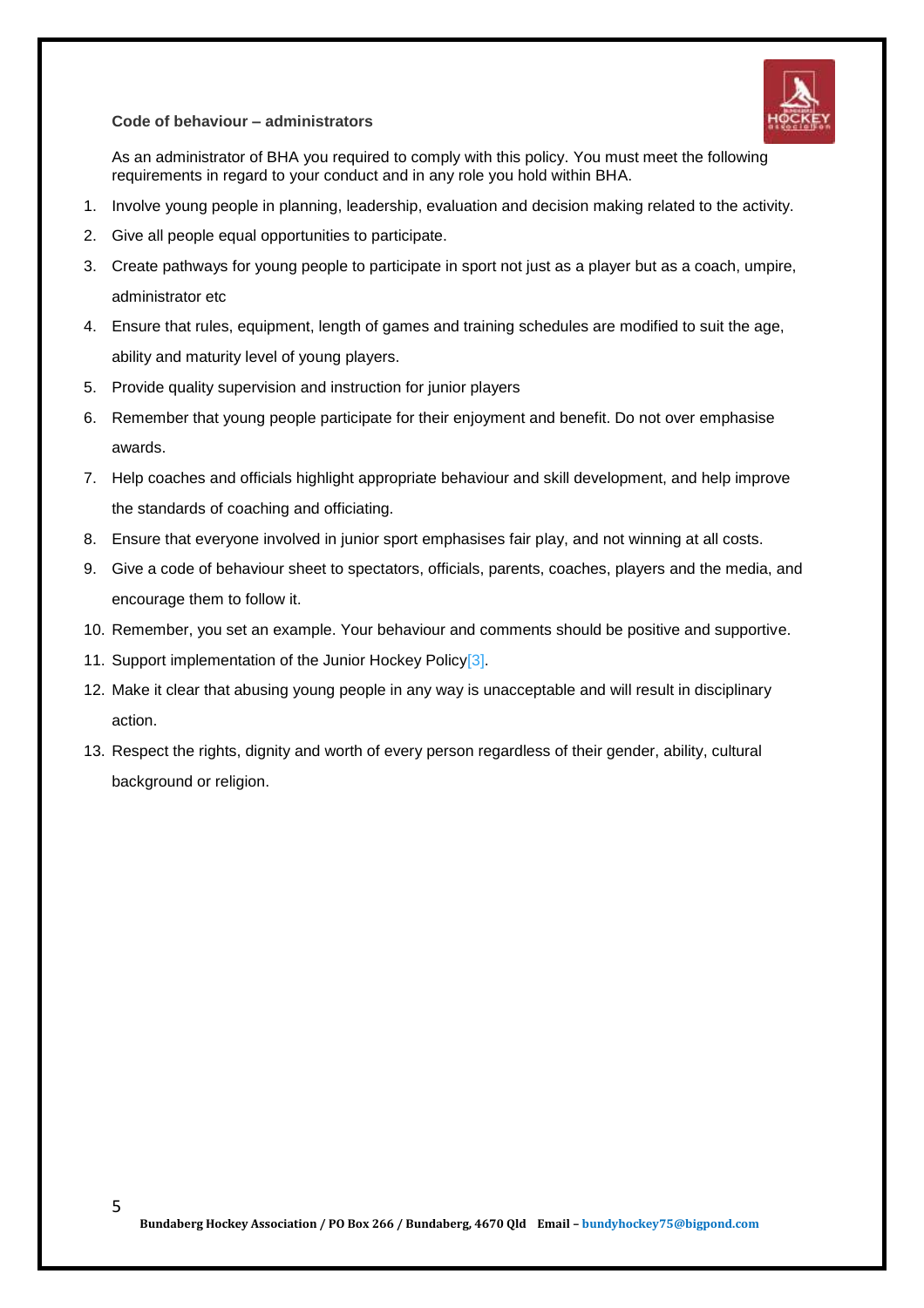

**Code of behaviour – board members**

As a board member of BHA you are required to comply with this policy, you must meet the following requirements in regard to your conduct during any activity held or sanctioned by BHA and in any role you hold within BHC:

- 1. Respect the rights, dignity and worth of others.
- 2. Be fair, considerate and honest in all dealing.
- 3. Be professional in, and accept responsibility for, your actions.
- 4. Make a commitment to providing quality service.
- 5. Be aware of, and maintain an uncompromising adhesion to, BHC's standards, rules, regulations and policies.
- 6. Operate within the rules of the sport including national and international guidelines which govern BHC.
- 7. Do not use your involvement with BHC, a member association or an affiliated club to promote your own beliefs, behaviours or practices where these are inconsistent with those of BHC.
- 8. Demonstrate a high degree of individual responsibility especially when dealing with persons under 18 years of age, as your words and actions are an example.
- 9. Avoid unaccompanied and unobserved activities with persons under 18 years of age, wherever possible.
- 10. Refrain from any form of harassment of others.
- 11. Refrain from any behaviour that may bring BHC into disrepute.
- 12. Be a positive role model.
- 13. Understand the repercussions if you breach, or are aware of any breaches of, this code of behaviour.
- 14. Respect the rights, dignity and worth of every person regardless of their gender, ability, cultural background or religion.
- 15. Parents/Guardians shall at all times conform to accepted standards of good sportsmanship and behaviour.
- 16. Parents/Guardians shall at all times respect officials, coaches and players and extend all courtesies to them.
- 17. Lead by example and respect all players, coaches, umpires and spectators physical or verbal abuse will not be tolerated.
- 18. Respect the umpires' decision. Do not abuse, threaten or intimidate an umpire or match official and do not show dissension, displeasure or disapproval towards an umpire or match official's decision in an abusive or unreasonable fashion.
- 19. Never publicly criticize umpires raise personal concerns with club officials in private.
- 20. Support skilled performances.
- 21. Show respect for opponents.
	- 6

**Bundaberg Hockey Association / PO Box 266 / Bundaberg, 4670 Qld Email – bundyhockey75@bigpond.com**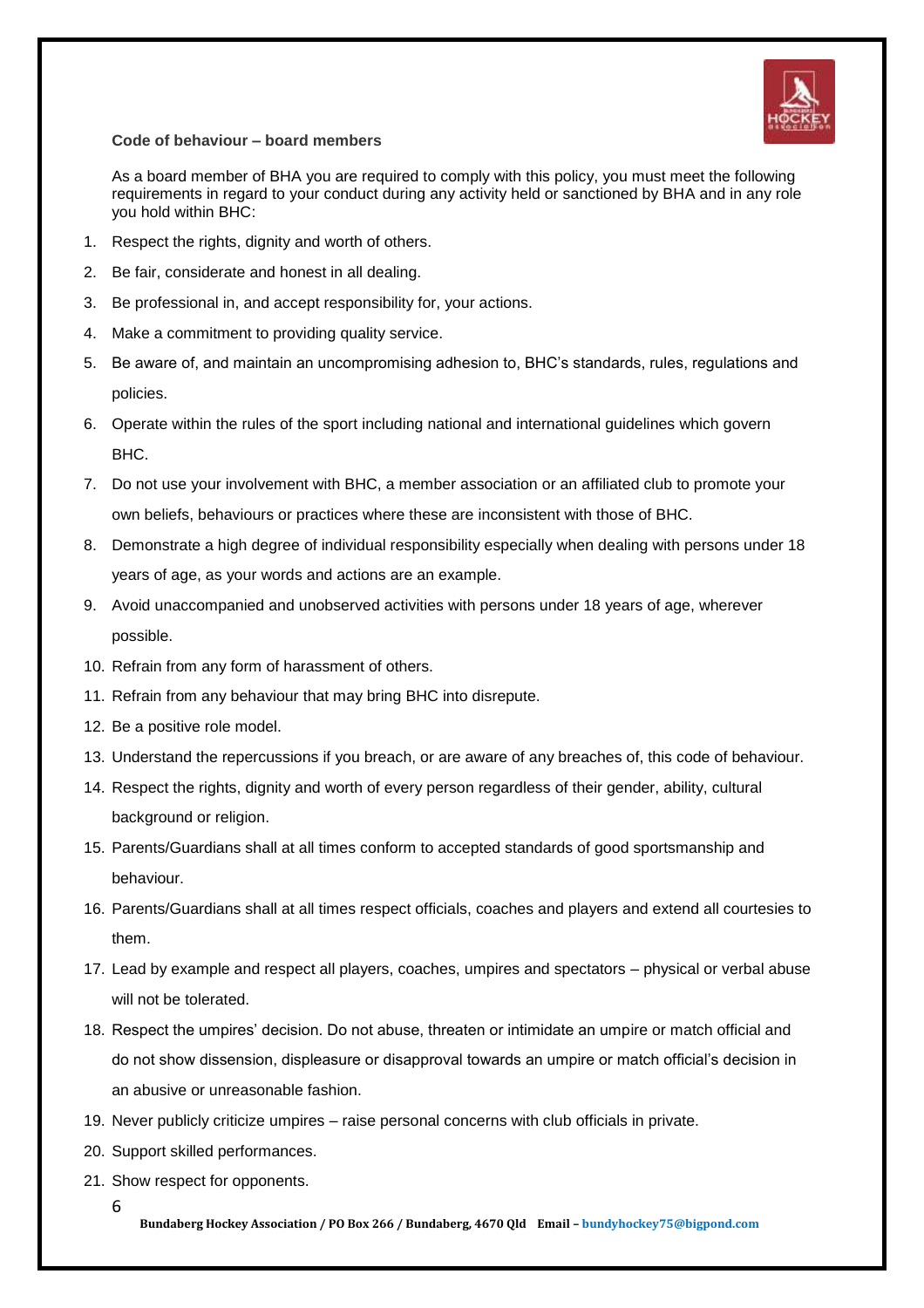

- 22. Display appropriate social behaviour by not using profane, demeaning or derogatory language, or harassing players, coaches, officials or other spectators.
- 23. Do not throw any object.
- 24. Barrack in a positive way.
- 25. Leave the area tidy and free from litter or other mess.
- 26. Remember that you are there for the participants to enjoy the game.
- 27. Never ridicule mistakes or losses.
- 28. Recognise all volunteers who are giving up their valuable time.
- 29. The umpire may issue a warning to the team captain, of the spectators which are breaking the code of behaviour, to let the spectators know that their team will lose points if they continue to behave in a manner not in line with the code of behaviour.
- 30. Refrain from any form of personal abuse towards your children and team-mates. This includes verbal, physical and emotional abuse. Be alert to any forms of abuse directed towards you children and team-mates from other sources whilst they are in your care.
- 31. Refrain from any form of harassment towards your athletes. This includes sexual and racial harassment, racial vilification and harassment on the grounds of disability.
- 32. Respect the rights, dignity and worth of every person regardless of their gender, ability, cultural background or religion.
- 33. Be a positive role model for your children.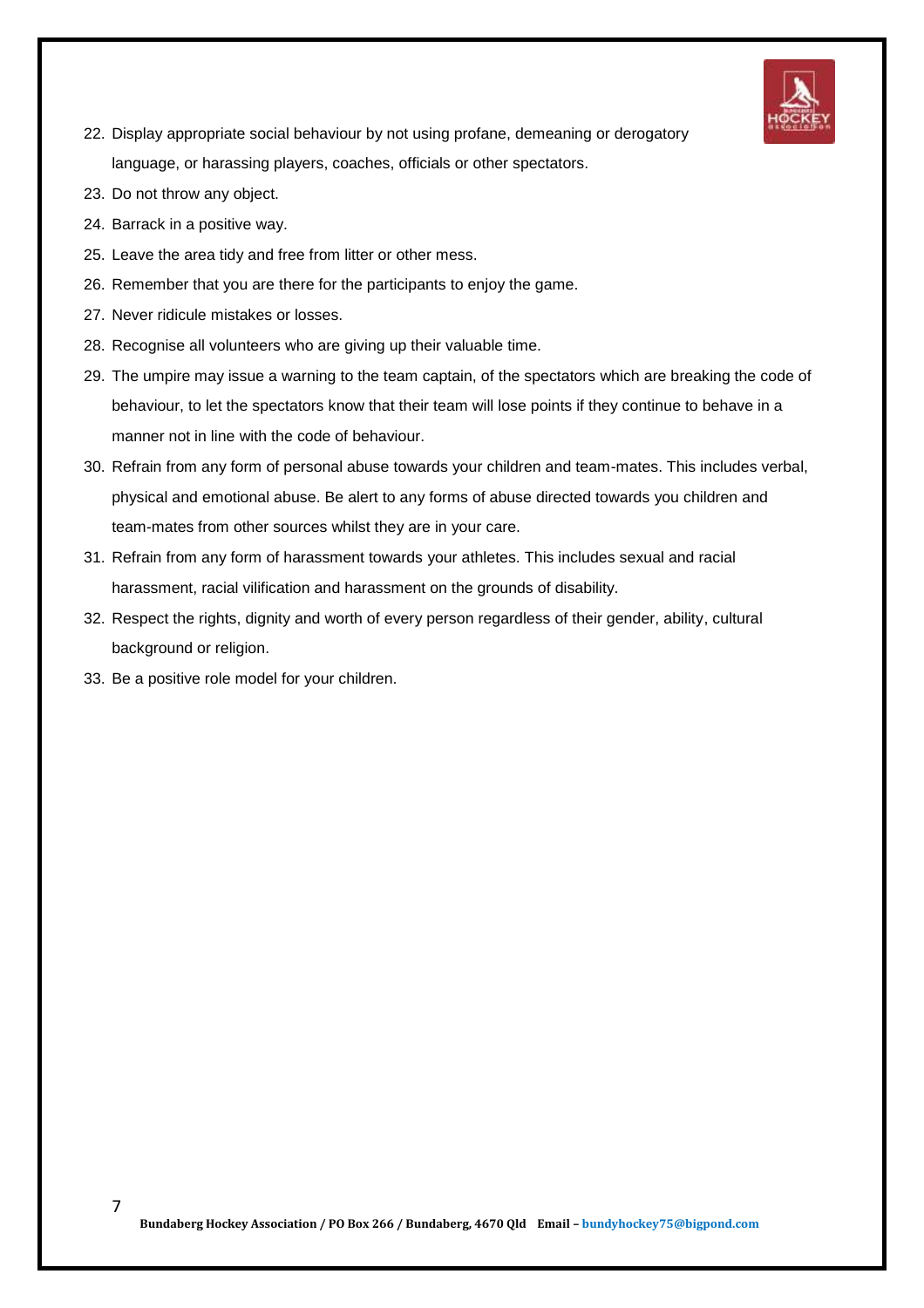

**Code of behaviour – parents and guardians**

- 1. Parents/Guardians shall at all times conform to accepted standards of good sportsmanship and behaviour.
- 2. Parents/Guardians shall at all times respect officials, coaches and players and extend all courtesies to them.
- 3. Lead by example and respect all players, coaches, umpires and spectators physical or verbal abuse will not be tolerated.
- 4. Respect the umpires' decision. Do not abuse, threaten or intimidate an umpire or match official and do not show dissension, displeasure or disapproval towards an umpire or match official's decision in an abusive or unreasonable fashion.
- 5. Never publicly criticize umpires raise personal concerns with club officials in private.
- 6. Support skilled performances.
- 7. Show respect for opponents.
- 8. Display appropriate social behaviour by not using profane, demeaning or derogatory language, or harassing players, coaches, officials or other spectators.
- 9. Do not throw any object.
- 10. Barrack in a positive way.
- 11. Leave the area tidy and free from litter or other mess.
- 12. Remember that you are there for the participants to enjoy the game.
- 13. Never ridicule mistakes or losses.
- 14. Recognise all volunteers who are giving up their valuable time.
- 15. The umpire may issue a warning to the team captain, of the spectators which are breaking the code of behaviour, to let the spectators know that their team will lose points if they continue to behave in a manner not in line with the code of behaviour.
- 16. Refrain from any form of personal abuse towards your children and team-mates. This includes verbal, physical and emotional abuse. Be alert to any forms of abuse directed towards you children and team-mates from other sources whilst they are in your care.
- 17. Refrain from any form of harassment towards your athletes. This includes sexual and racial harassment, racial vilification and harassment on the grounds of disability.
- 18. Respect the rights, dignity and worth of every person regardless of their gender, ability, cultural background or religion.
- 19. Be a positive role model for your children.